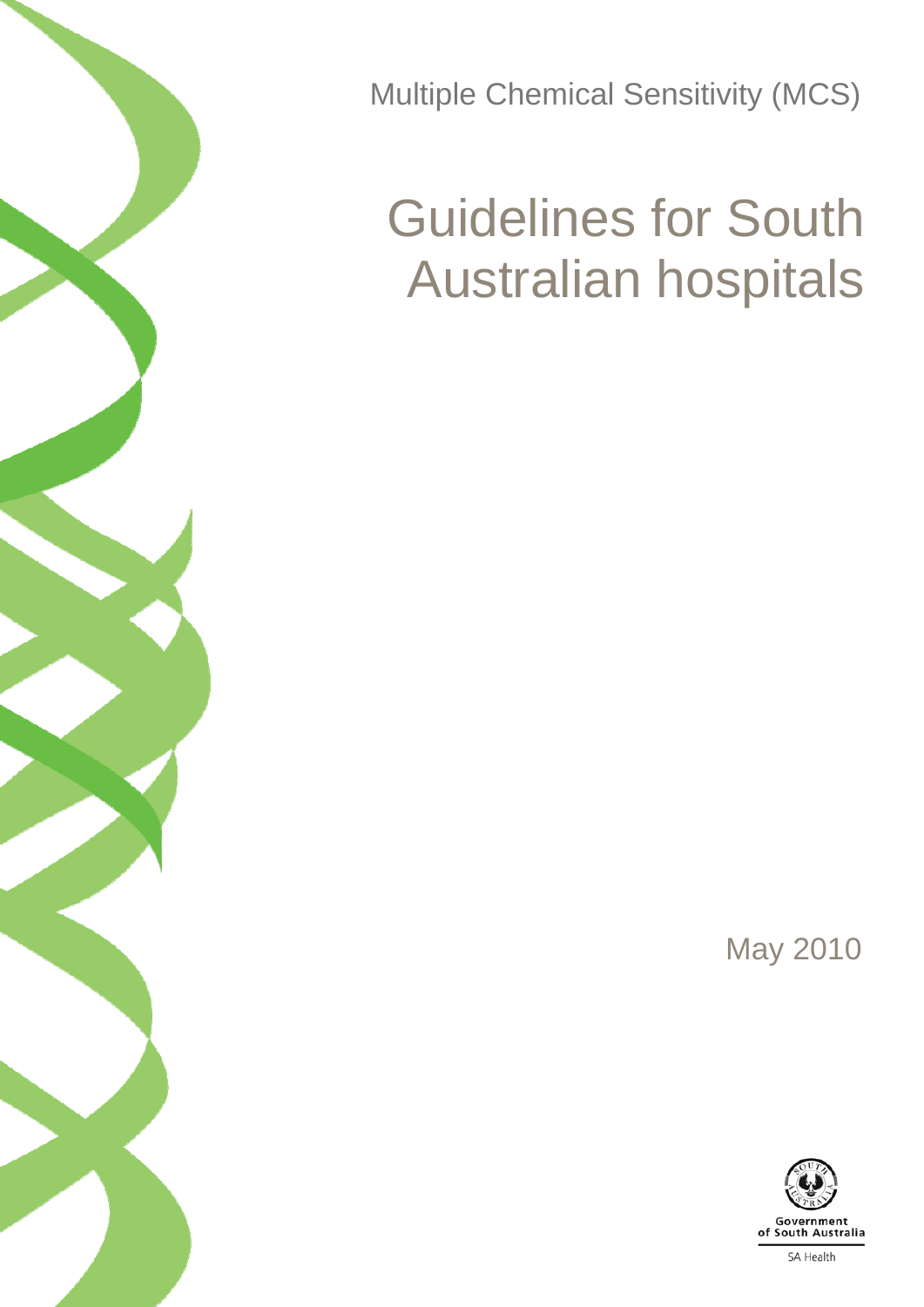## Acknowledgements

The need for Multiple Chemical Sensitivity (MCS) guidelines for South Australian health services was first raised by people with MCS.

Several groups and individuals should be acknowledged for their significant efforts in raising awareness for the need for MCS guidelines in South Australia and for their commitment to extending the knowledge base relating to MCS. These groups include the *SA Task Force on MCS,* the consumer group, and the *MCS Reference Group* which includes consumers, clinicians, Local and State Government representatives, and the Myalgicencephalopathy/Chronic Fatigue Syndrome *(ME/CFS) Society of SA.* The *MCS Reference Group* is now active in addressing issues around local Council use of pesticides, and will also serve as a forum for information exchange, particularly aetiological, clinical, and toxicological information.

In response to the Social Development Committee Parliamentary Review of MCS, the Department of Health was directed to develop MCS guidelines for SA hospitals. A review of national and international literature and MCS hospital guidelines was conducted that resulted in the decision to adopt the Royal Brisbane and Women's Hospital MCS Guidelines, and adapt these for use by South Australian Hospitals with acknowledgement and kind permission of: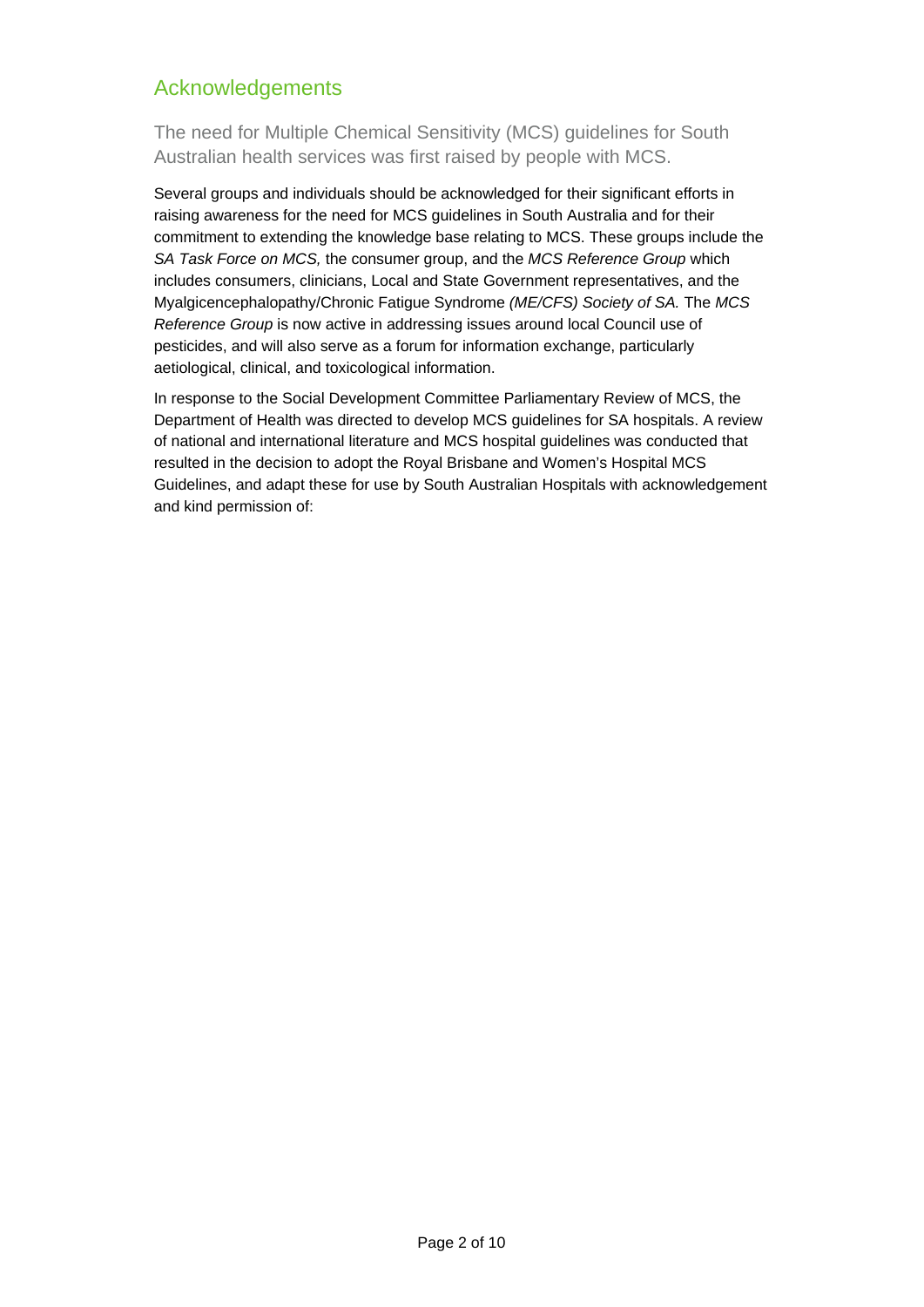# **Contents**

| Introduction                                               | 4              |
|------------------------------------------------------------|----------------|
| Purpose                                                    | 4              |
| Aim                                                        | 5              |
| Objective                                                  | 5              |
| <b>Chemical Incitants</b>                                  | 5              |
| Common incitant triggers                                   | 5              |
| Most Common Symptoms                                       | 5              |
| Planning Hospital Admission                                | 5              |
| Preparation for Hospital Admission                         | 6              |
| <b>Hospital Environment</b>                                | 6              |
| During Admission                                           | $\overline{7}$ |
| Equipment that may be required in the care of MCS patients | $\overline{7}$ |
| <b>Hospital Staff</b>                                      | 8              |
| Dietary requirements                                       | 8              |
| <b>Medications</b>                                         | 8              |
| <b>Emergency Department</b>                                | 9              |
| Alternatives to hospital admission and discharge planning  | 10             |
| References                                                 | 10             |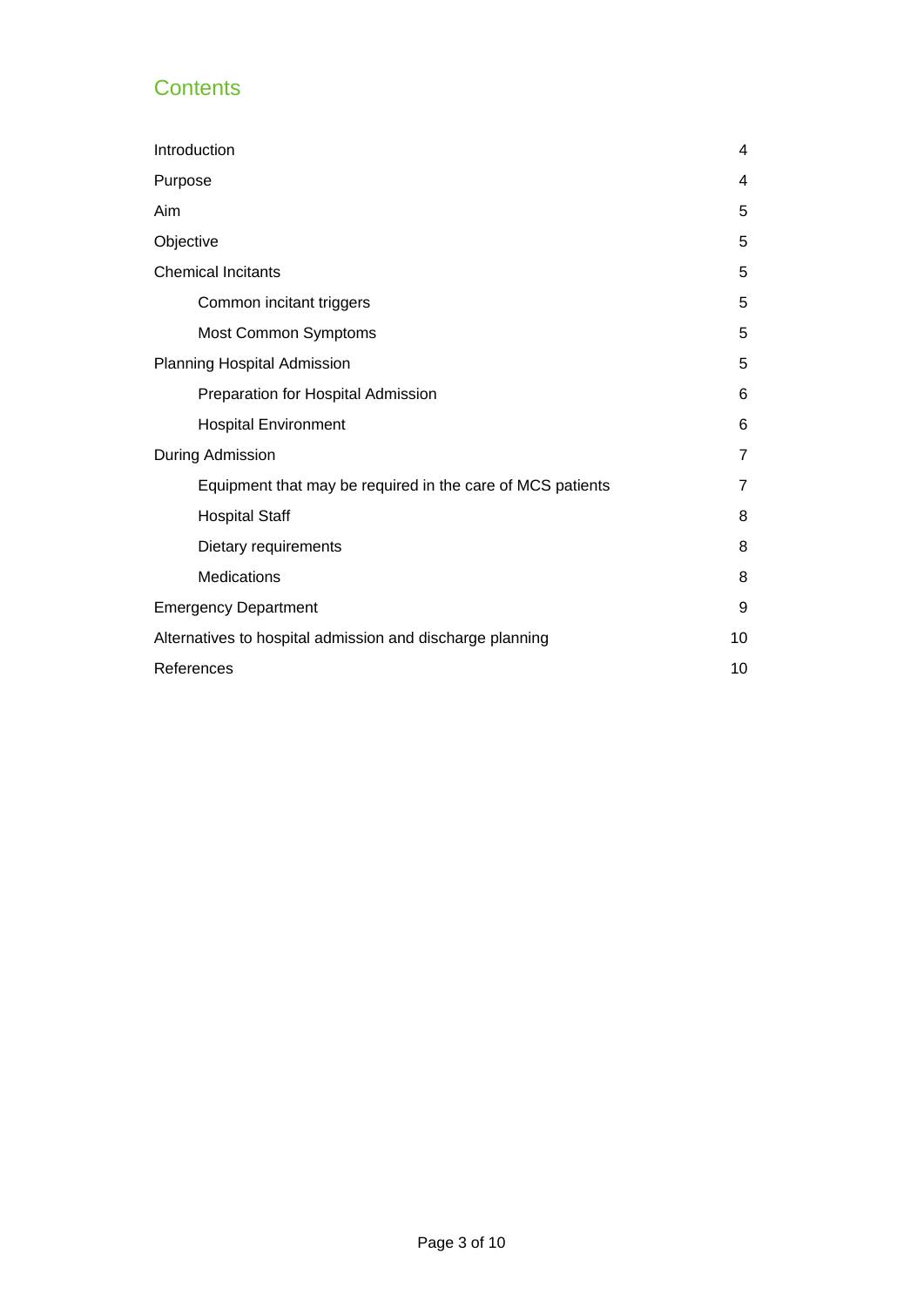## Introduction

Multiple Chemical Sensitivity (MCS) is a debilitating condition described as serious physical symptoms initiated by chemical exposure. In a self-reporting survey, MCS was shown to affect around 1% of adults living in South Australia. In addition, about 16% identify as having some hypersensitivity to one or a small number of chemicals. Since there are no diagnostic or clinical guidelines for MCS in Australia, it is possible that some chemically hypersensitive individuals have symptoms more aligned with MCS.

Patients with MCS condition may suffer from a variety of physical symptoms as a result of exposure to chemicals. These symptoms of exposure may include respiratory and flu like symptoms, chest pain, muscle and joint pain, headaches, myalgia, nausea, abdominal pain and other somatic symptoms experienced with an intensity that may range from major to severe in some patients. The physical symptoms experienced by people with MCS to chemical incitants are likely to undermine patient treatment whilst in hospital, affecting recovery, health outcomes and wellbeing.

The types of chemicals or incitants to which people with MCS are sensitive vary considerably and are often found in hospital environments. These incitants may be in food and drink normally provided to in-patients and/or may include hospital cleaning and disinfectant products, as well as perfumes and aftershaves, personal hygiene and hair care products worn by hospital staff. Therefore hospital stay of patients with MCS is ideally planned with hospital administration prior to admission and managed by health professional staff on an individual, case-by-case basis.

## Purpose

These MCS hospital guidelines are not provided as a definitive MCS text or to argue the aetiology of the condition. They are designed to help hospital administrators and health professionals to best respond to the needs of people with MCS requiring hospital treatment thus ensuring access to effective, quality care and improved patient health outcomes. Meeting the environmental needs of people with MCS who require medical or surgical treatment in hospital is likely to reduce length of hospital stay and improve individual health outcomes.

As the incitants to which people with MCS are sensitive and their responses to exposure vary widely, hospitalisations for people with MCS are ideally planned and will require consultation between the patient and/or carer and hospital administration regarding hospital accommodation management. Alternatives to hospitalisation (pg 10) may be considered where clinically possible in conjunction with patient, medical/nursing and allied health and as well as the GP. If admission can not be avoided, clinical assessment prior to admission will be required and include establishing the types of chemical incitants to which the patient is sensitive and documentation of the symptoms of exposure experienced by the patient so as to inform and develop individualised care plan and treatment regimes.

Discharge planning is an essential component in the overall care planning (as with all patients) and is particularly important for people with MCS, as early discharge as soon as clinically appropriate and practical, reduces incitants exposure during the recovery and rehabilitation period post hospital treatment.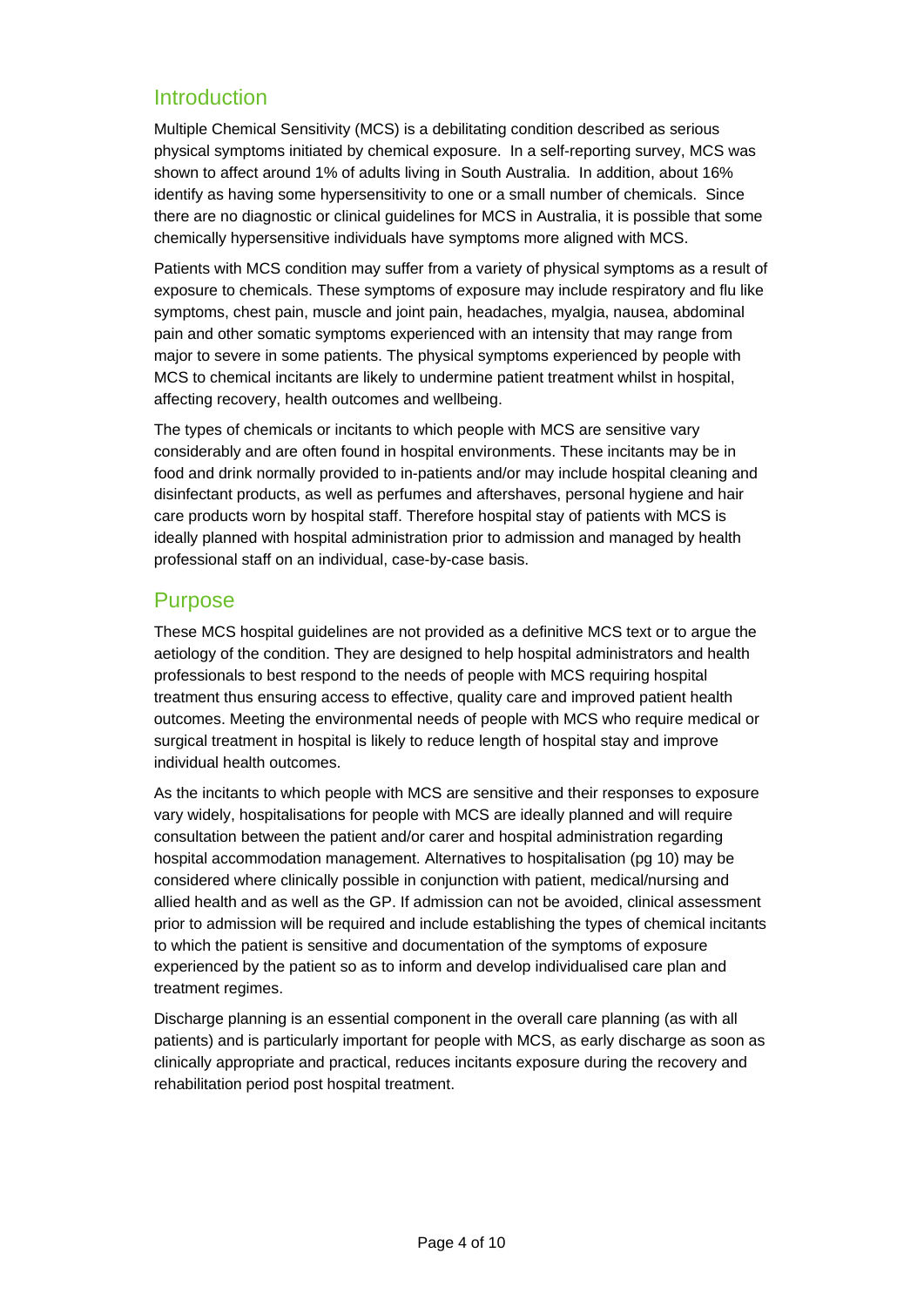## Aim

The *Multiple Chemical Sensitivity - Guidelines for South Australian Hospitals* have been provided with the aim to minimise the effects of common hospital incitants on people who suffer from MCS and require treatment in a hospital setting.

## **Objective**

The South Australian Department of Health is committed to improving health outcomes of people with MCS requiring hospital treatment by planning for and providing an appropriate treatment environment that reduces exposure to chemical incitants.

# Chemical Incitants

The types of chemicals and their effect on people with MCS vary and therefore consultation and individual care planning are essential. The following section provides descriptions of *some* of the incitants that may affect people with MCS, *some* of the most common MCS symptoms, as well as the hospital procedures and processes that may be necessary when people with MCS require in-patient treatment. Also included are the alternatives to in-patient hospital services that may be planned for people with MCS condition.

## **Common incitant triggers**

Some of the chemicals that trigger MCS symptoms are known to be irritants or to be potentially toxic to the nervous system. The products and other chemicals that cause problems vary among affected individuals and can include:

- Anaesthetics
- Artificial colours, flavours and preservatives in food, drinks and drugs
- > Perfumes and fragrances
- Detergents and other cleaners
- > Prescribed medications
- Smoke from tobacco products
- > Solvents from felt pens etc.

### **Most Common Symptoms**

- Respiratory symptoms
- Headache
- Fatigue
- Flu-like symptoms
- Mental confusion
- Short term memory loss
- Gastro-intestinal tract symptoms
- Cardiovascular irregularities
- Muscle and joint pain
- $>$  Irritability and depression
- Ear, nose and throat complaints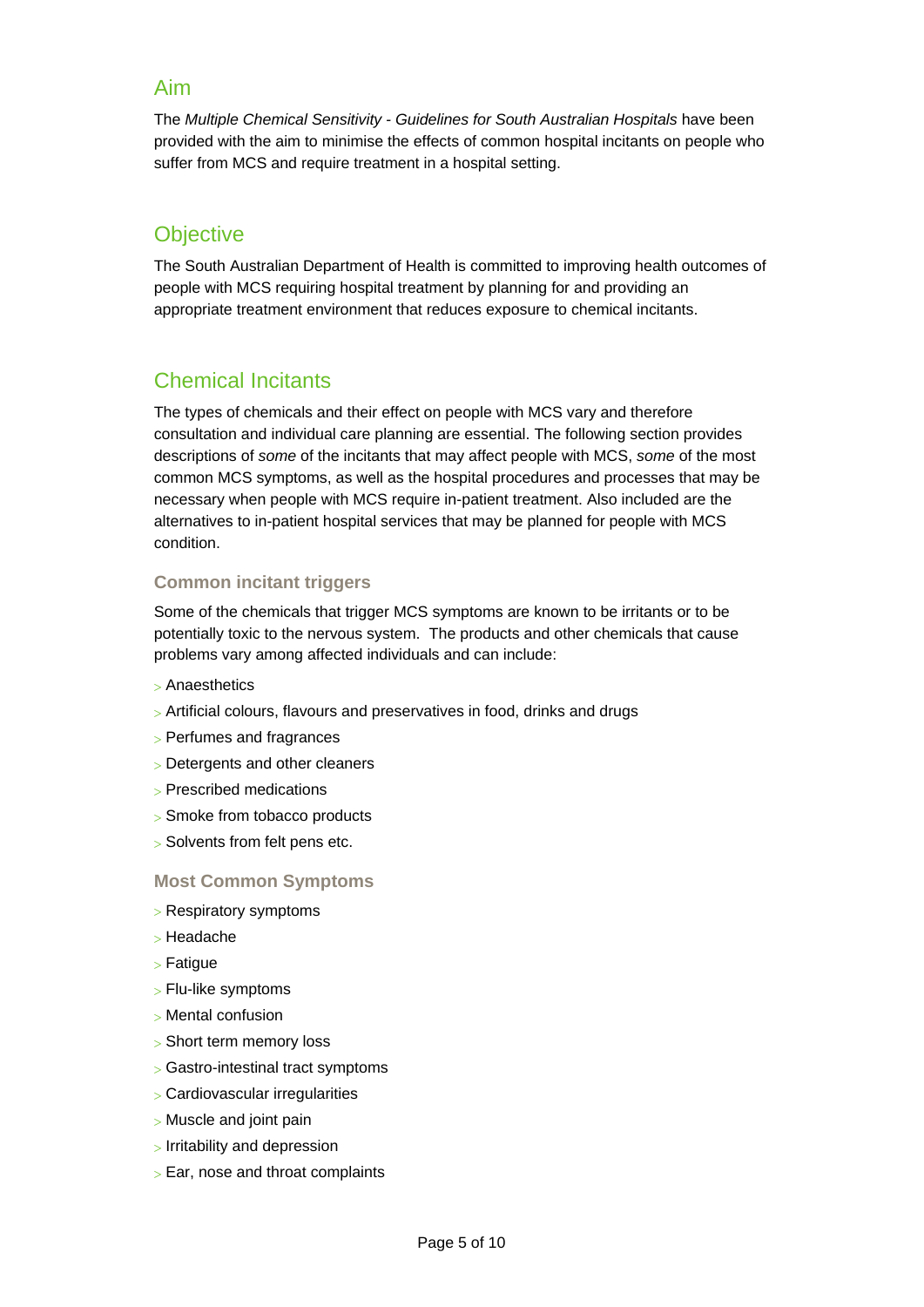# Planning Hospital Admission

In all cases wherever possible and other than an emergency admission, the patient with MCS needs to provide as much advance notice as possible to hospital management prior to any scheduled visit to the hospital, stating particular sensitivities. MCS patients should carry a medical alert at all times.

People with MCS are often well-informed regarding their condition and can educate others who they come into contact with. Ensure that the MCS patient is aware of the following, which will help to reduce exposure to incitants in hospital:

- 1. Patients may arrange to provide their own personal items that may not be readily obtainable at the hospital facility, e.g. toothpaste, linen, personal care products. The hospital cannot meet every special requirement as patients with MCS have highly variable needs.
- 2. The doctor who treats the patient's MCS should be contacted or should contact the hospital to provide information that will facilitate the patient's care.

Alternatives to hospital admission are available and should be considered as part of the patient assessment (refer to page 10). If admission to hospital is unavoidable, planning for admission is to be conducted with the view to discharge as early as possible if clinically appropriate to an alternative treatment environment in order to reduce the possibility of patient exposure to potentially harmful incitants.

## **Preparation for Hospital Admission**

In preparing for a planned hospital admission, there are a number of simple changes that can be made in the general hospital environment designed to assist with the appropriate care of patients with MCS thus improving the outcomes of hospital treatment. Of utmost importance is the air quality.

Patient assessment and consultation with patient/carer and GP will help to develop an individual care plan. The following points provide a general overview of some of the preparation that may be required prior to admission for people affected by MCS.

### **Hospital Environment**

The patient's room is probably the most important area in the hospital to concentrate on as the majority of the patient's time is spent there. While it is virtually impossible to ensure a completely chemical-free environment, measures can be taken to prevent unnecessary exposure to incitants in consultation with the patient/carer and GP.

It is recommended that a minimum of one staff member, in each department, on each shift be available to attend to the clinical needs of an MCS patient. Patients with MCS should have all incitants recorded in the patient's medical record (according to the clinical history). Incitants may or may not be recorded as allergens. All members of the health care team should be informed of the admission of the patient to enable them to ensure adequate preparation for care.

- 1. The MCS patient care is best planned in a single room accommodation with ensuite facilities if possible.
- 2. Cleaning staff should be contacted to ensure the room is cleaned prior to use,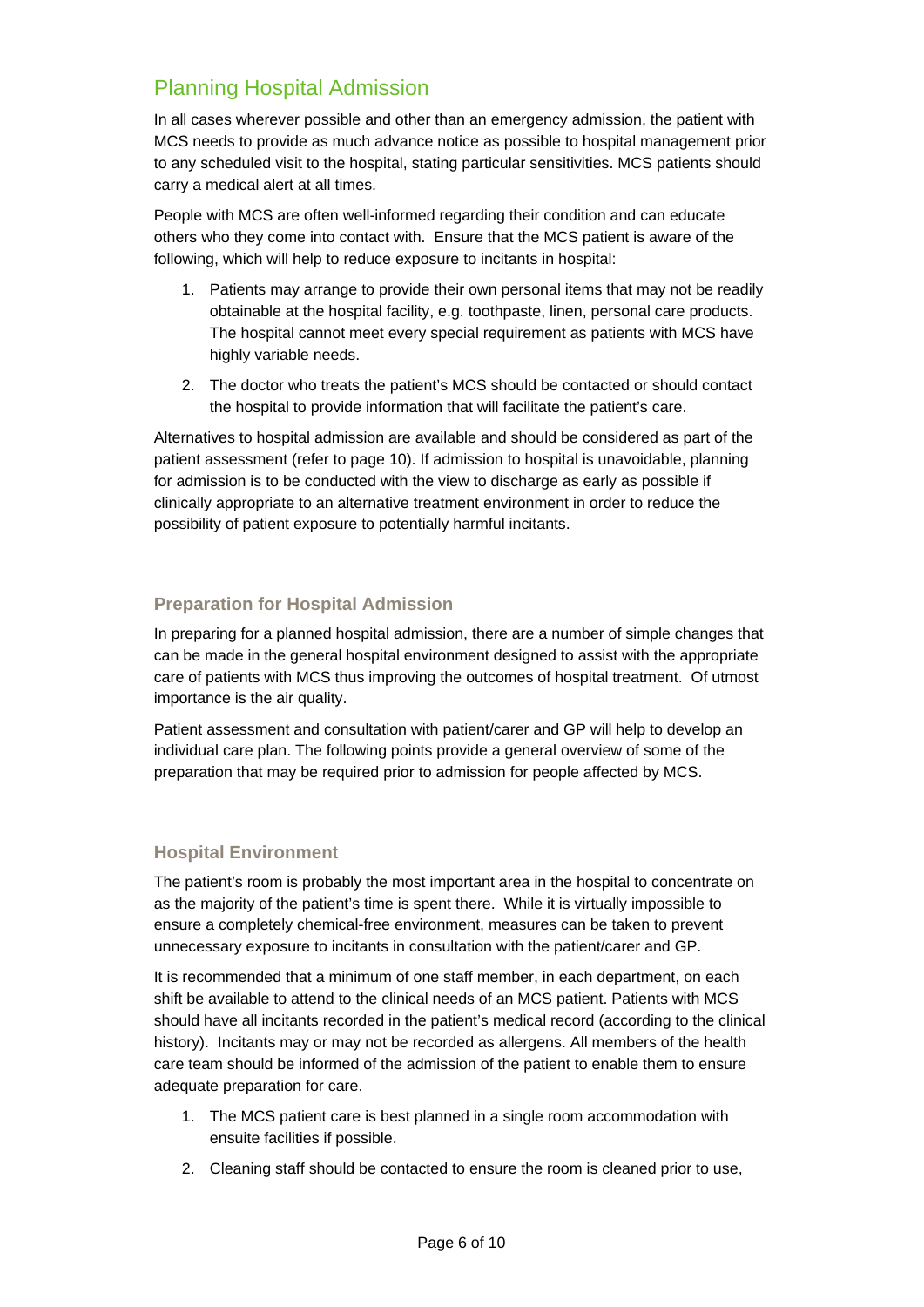- 3. The room should be free of any mould or dampness. If necessary, engineering should be contacted to change ceiling tiles and check ventilation systems for cleanliness.
- 4. Aerosol cleaners, disinfectants or room deodorisers should not be used. All perfumed items should be removed from the room.
- 5. Either sterile linen to make the bed, alternatively patient-supplied linen can be used.
- 6. A sign may be used on the outer door for visitors with instructions to contact the nurse in charge prior to entering the room.
- 7. To minimise contamination, allocate a member of staff to care for the patient and inform all health care personnel that will be looking after the patient about the admission. If a transfer to another department is required e.g. x ray, the staff should be notified prior to the patient's arrival.
- 8. Equipment that may be used when caring for the patient with MCS is listed below.

# During Admission

The following points provide an overview of some of the preparation that may be required during admission depending on the individual patient requirements. The process of care during admission may include:

- 1. All hospital employees and visitors check in at the nurse's station for instructions prior to entering the patient's room.
- 2. The door of the room to be kept closed at all times.
- 3. Hospital staff to wash their hands prior to entering the room.
- 4. The medical chart is to be kept out of the patient's room.
- 5. No flowers / plants / newspapers or treated paper in the patient's room.
- 6. The cleaning is coordinated with cleaning personnel so no toxic chemicals are used in the general area during the patient's stay.
- 7. Daily cleaning of an MCS patient's room by the cleaning services should be minimal but include:
	- Dust with a clean cotton cloth moistened with only water
	- Use baking soda for tubs, sinks and toilet
	- Remove rubbish at least twice daily
- 8. Do not leave patient trays in the room after meals
- 9. Do not leave wet laundry and towels in the room. Remove immediately after patient has finished personal hygiene.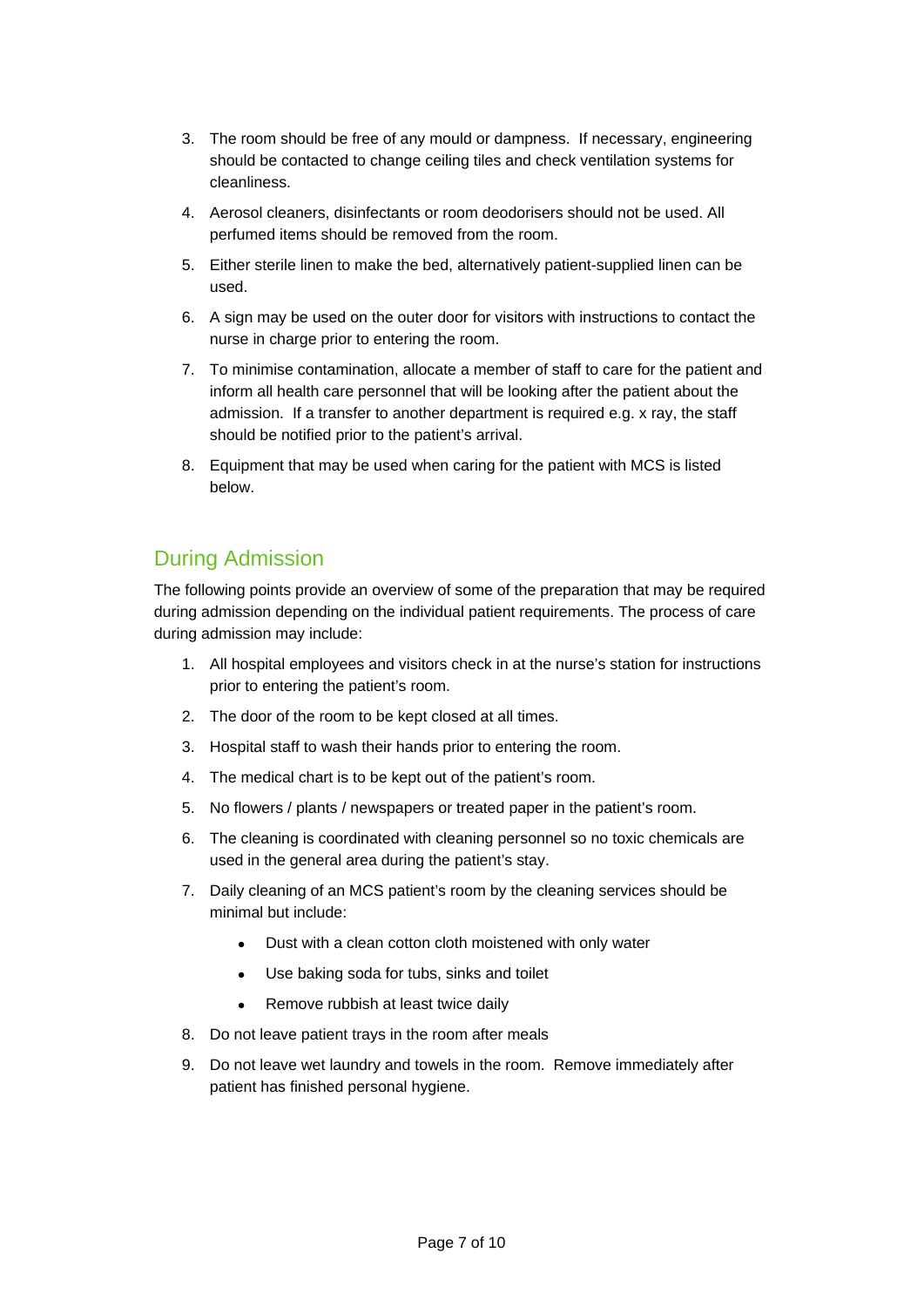**Equipment that may be required in the care of MCS patients** 

- Sterile 100% cotton gowns
- $>$  Red armband
- Sterile 100% cotton linen
- Fragrance-Free Hygiene products
- > Bottled drinking water
- > Door signs
- > Fragrance-Free Cleaning products
- Latex-free products including no latex gloves
- Sodium Bicarbonate (Baking Soda)
- Non-toxic cleaning products/chemicals (pg 7)

#### **Hospital Staff**

MCS can be a debilitating condition. It is imperative that advice is sought from the patient and reassure them it is understood that they are chemically sensitive. Patients with MCS can severely react to clothing, products and chemicals worn by others. The following steps will assist in preventing contamination of the area where the MCS patient is housed.

- 1. The staff member caring for the patient must be familiar with the condition and what constitutes an incitant.
- 2. Laundry soaps, fabric softeners, deodorants, shampoo, hair lotions, hair spray, make-up, hair mousse, gels and bath soaps can all contain perfume or masking fragrances and deodorisers, and should be avoided by staff during the patient's stay.
- 3. All staff members who are in contact with the MCS patient should ensure they obtain a supply of non perfumed personal hygiene products and sterile scrub caps and surgical gowns, as staff should:
	- be fragrance-free
	- use hypoallergenic products
	- not use aerosol sprays
- 4. Staff members who smoke should not care for the patient with MCS.
- 5. The medical officer will provide suggestions for special orders regarding MCS.
- 6. Be on alert for any possible environmental triggers for the MCS when following normal hospital procedures. The patient's medical and nursing team are responsible for coordinating with all other hospital departments the patient may be sent to. Whenever possible, arrange to have the patient treated in his / her room.

#### **Dietary requirements**

MCS patients may have different food sensitivities and allergies. If the patient is aware of specific food sensitivities and / or allergies and requires a special diet in hospital, the ward dietician should be contacted. This should occur as soon as admission is arranged.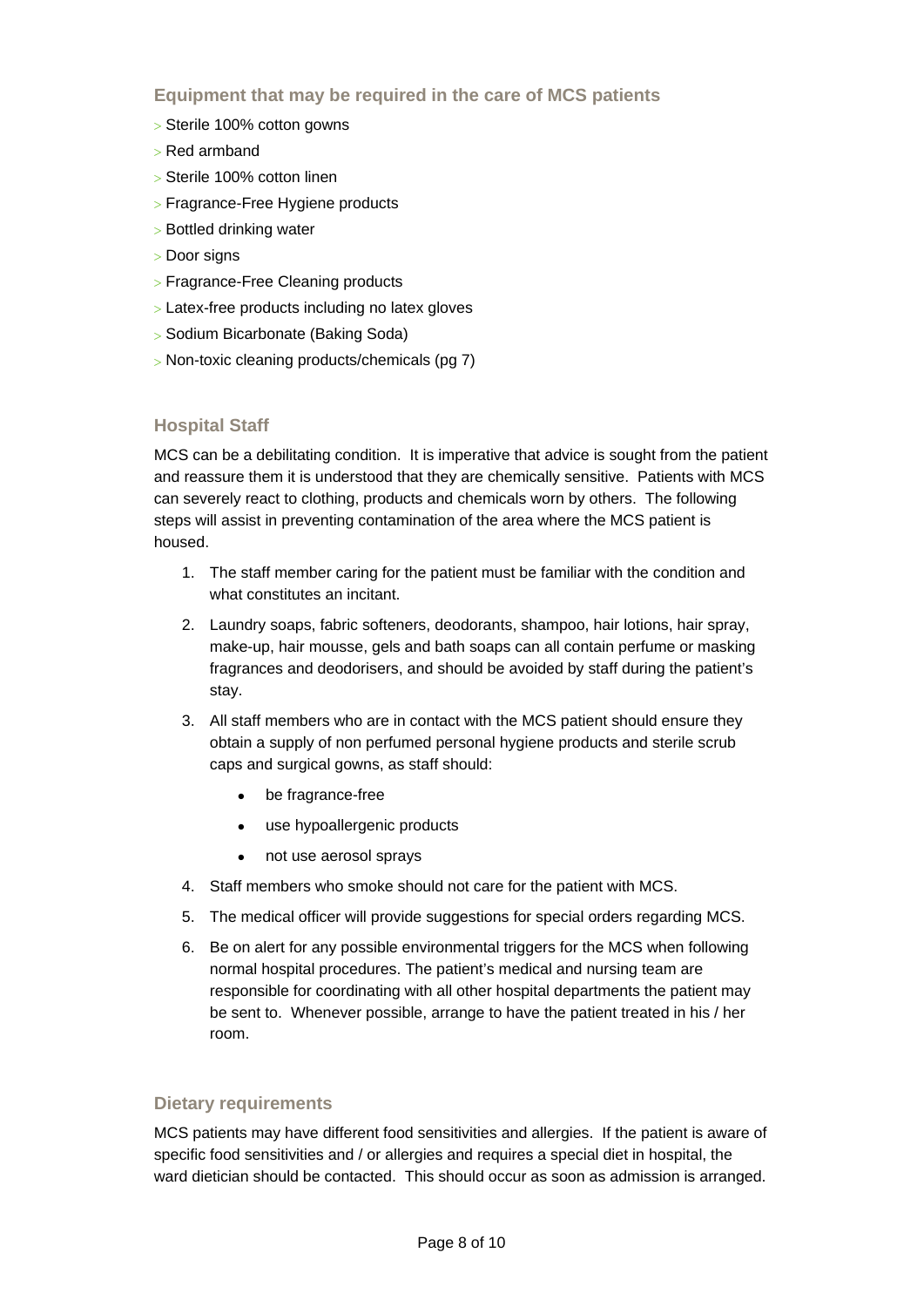The patients should be allowed to bring in their own food if requested and if consistent with clinical management.

#### **Medications**

MCS patients may have significant reactions to medications. Referral should be made to the pharmacist as soon as admission is arranged. Do not use substitutes or generic drugs for medications unless unavoidable.

- Standard ingredients of medications should be known, as MCS patients react to things including but not limited to: dyes, preservatives, artificial sweeteners and flavourings.
- Drug reactions should be reported to the medical officer immediately. Be observant for symptoms such as:
- Muscle spasm
- Local swelling, hives
- Syncope
- > Hyperventilation
- Seizures
- Asthma
- > Severe anaphylaxis

## Emergency Department

People who suffer MCS presenting at an emergency department often carry a medical alert. Staff will need to check with all patients if they have any alerts and/or allergies. If the patient is conscious and able to communicate, they are a valuable resource for temporary care instructions. In addition the following could be done:-

- Subject to the clinical requirements of managing the condition necessitating admission, MCS patients should be treated in an area that is not close to:
	- o Areas being remodelled or renovated
	- o Highly trafficked areas within the hospital
	- o Chemical storage and supply areas
	- o Chemotherapy treatment areas
	- o Computers, photocopy, fax machines
- $>$  Utilise the equipment listed on page 7 when caring for the patient.
- Wherever possible, liaise early with the patient's general practitioner.
- Confirm with the patient their specific chemical sensitivities and mark them clearly on the alerts and allergy sheet of the medical chart. In addition:
	- o Ask patient to identify any serious reactions they have experienced and identify what exposures have caused such reactions in the past.
	- o Ask patient to detail what can be done to reduce the severity and list the information in the patient's medical chart.
	- o Check the patient's medical record for previous documentation in relation to MCS.
- > Personnel other than those having direct care for the patient should avoid entering the area when the patient is being accommodated.